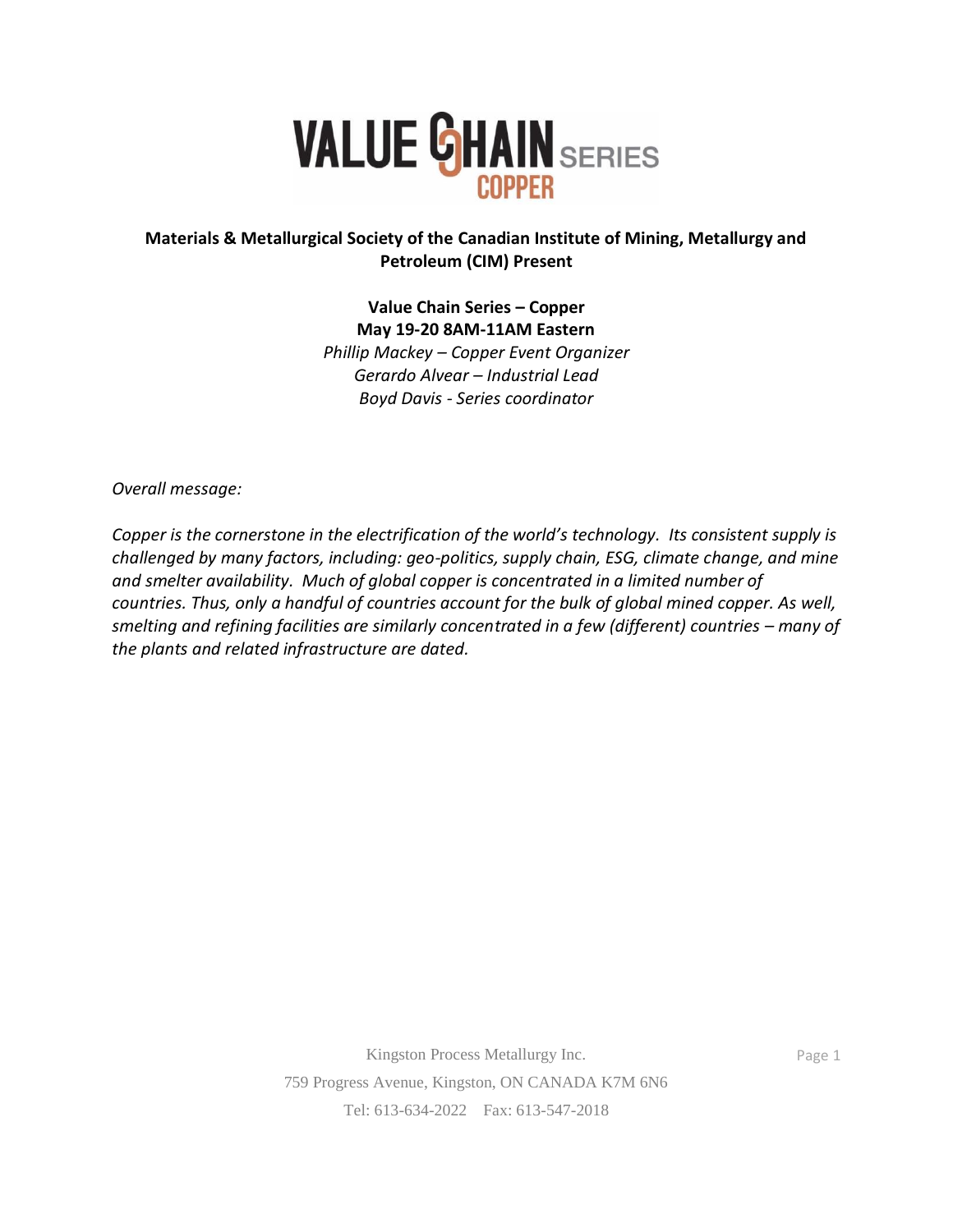

## **Day 1 – May 19th, 2022 - 8:00am – 11:00am (Eastern)**

| 8:00am                           | Welcome & Introduction to the Copper Investment Thematic<br>(Phillip Mackey & Boyd Davis)                                                                              |        |
|----------------------------------|------------------------------------------------------------------------------------------------------------------------------------------------------------------------|--------|
|                                  | What makes Cu investing different from other metals.                                                                                                                   |        |
|                                  | Range of options (juniors, mid-tier, majors, geography, geology)<br>$\circ$                                                                                            |        |
| $8:05am - 8:20am$<br>٠           | Copper: The electrifying metal - Why it is Time for Investors to Pay Attention<br>(ICA Bernard Respaut)                                                                |        |
|                                  | Copper, once just another infrastructure metal, is now a key resource in the $21^{st}$<br>century's electrification of the planet. Its supply is getting more diverse. |        |
| $8:20am - 8:50am$                | Copper Markets: Near, Medium & Long-term - Supply/Demand Outlook<br>The supply/demand and issues that could affect this. Like EV.                                      |        |
|                                  | Nic Pickens (Supply) (WoodMac)                                                                                                                                         |        |
|                                  | Carlos Risopatron (Demand) (International Copper Study Group)<br>п                                                                                                     |        |
| $8:50am - 9:10am$                | How to invest in copper                                                                                                                                                |        |
|                                  | Options for different investment exposure Stefan Ioannou (Cormark)                                                                                                     |        |
|                                  | Gianni Kovacevic (Copperbank)                                                                                                                                          |        |
| $9:10am - 9:50am$                | Discussion Panel & Q & A                                                                                                                                               |        |
| $9:50$ am - 10:05am              | <b>Smelter terms (Peter Munroe)</b>                                                                                                                                    |        |
| $10:05$ am - 10:20am<br>business | Urban mining: Meeting the copper demand and addressing ESG aspects of the                                                                                              |        |
|                                  | (Kunal Sinha - Glencore)                                                                                                                                               |        |
|                                  | Key technical elements to financially succeed in recycling                                                                                                             |        |
|                                  | How relevant is the recycling business? What different types of materials can be                                                                                       |        |
|                                  | processed? Is this complementary or independent of primary copper? How is the<br>scrap market going to affect copper supply? How diverse is the scrap market?          |        |
| 10:20am -10:55am                 | Q&A                                                                                                                                                                    |        |
| $10:55am - 11:00am$              | Day 1 - Closing Comments, Intro for Day 2                                                                                                                              |        |
|                                  | Kingston Process Metallurgy Inc.                                                                                                                                       | Page 2 |
|                                  | 759 Progress Avenue, Kingston, ON CANADA K7M 6N6                                                                                                                       |        |
|                                  |                                                                                                                                                                        |        |

Tel: 613-634-2022 Fax: 613-547-2018